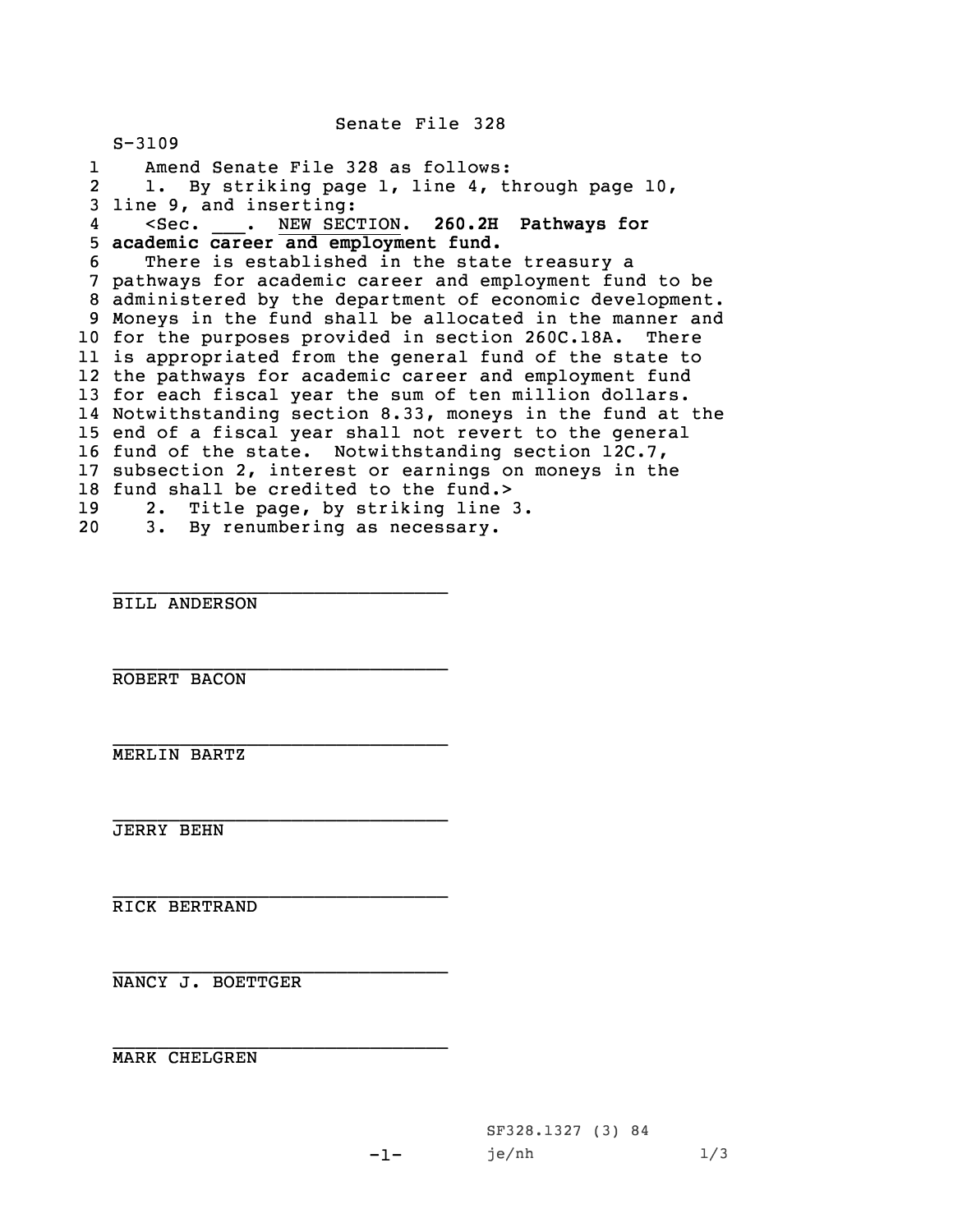BILL DIX

JONI ERNST

RANDY FEENSTRA

SANDRA H. GREINER

JAMES F. HAHN

SHAWN HAMERLINCK

HUBERT HOUSER

DAVID JOHNSON

TIM KAPUCIAN

STEVE KETTERING

PAUL MCKINLEY

**JAMES A. SEYMOUR** 

ROBY SMITH

SF328.1327 (3) 84 je/nh  $2/3$